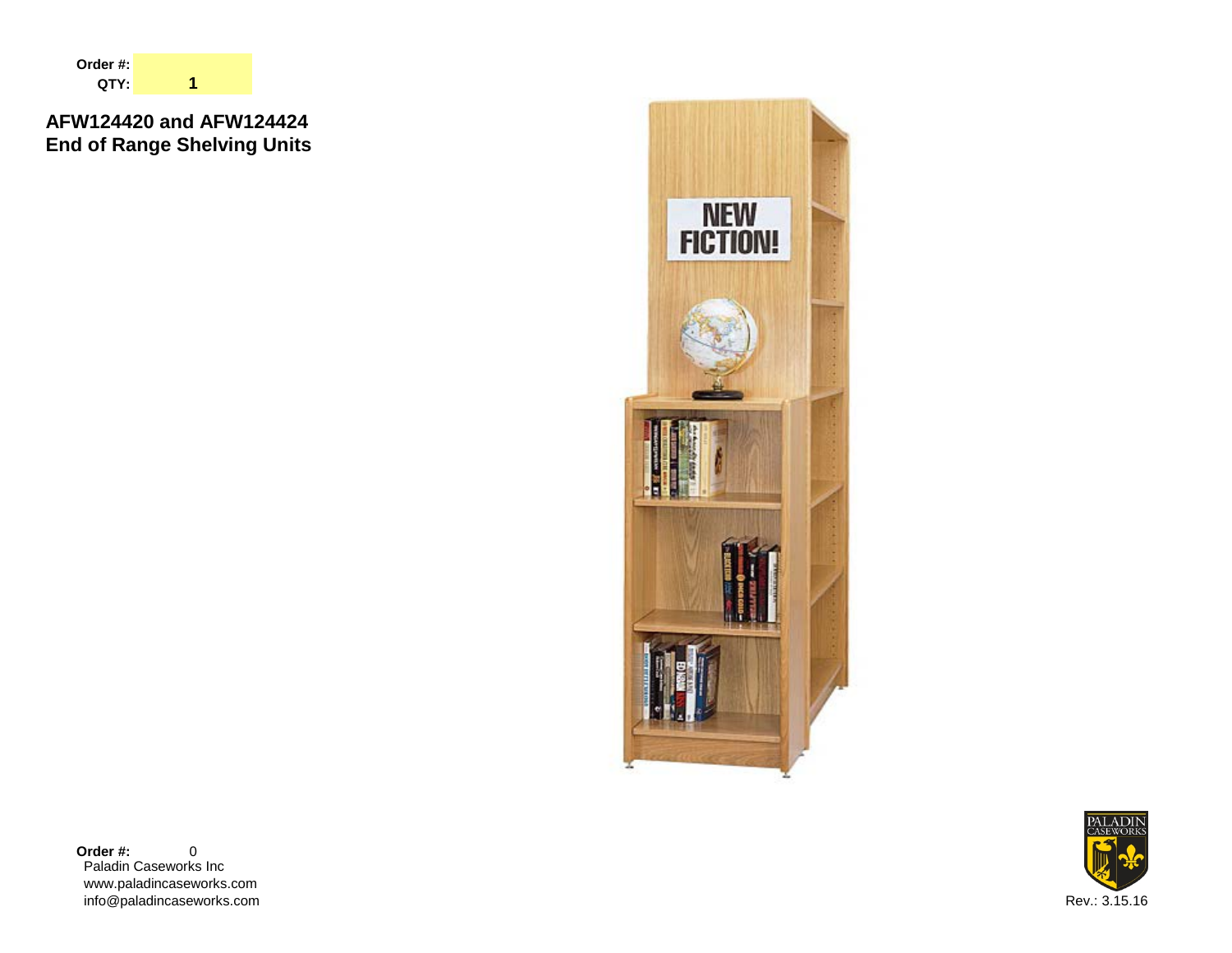### **AFW124420 and AFW124424 End of Range Shelving Units**

|                |                                                                            |                         |                 |                       |             |                              | No. of         | No. of | Total No.      |
|----------------|----------------------------------------------------------------------------|-------------------------|-----------------|-----------------------|-------------|------------------------------|----------------|--------|----------------|
|                |                                                                            |                         |                 |                       | Key         | Description                  | Parts          | Units  | of Parts       |
|                | *** Please read and review all instructions prior to starting assembly *** |                         |                 |                       | A           | Soffit                       |                |        | $\mathbf{1}$   |
| Key            | Description                                                                | No. of<br>Parts         | No. of<br>Units | Total No.<br>of Parts |             |                              |                |        |                |
|                | Rafix cam<br><b>Factory Installed</b>                                      | 8                       |                 | 8                     | $\sf B$     | <b>End Panel</b><br>1 Left   | $\overline{c}$ |        | $\overline{2}$ |
| $\overline{2}$ | Shelf Pin                                                                  | 12                      | 1               | 12                    |             | hand and<br>1 Right<br>hand. |                |        |                |
| 3              | Adj Panel Glide                                                            | $\overline{\mathbf{4}}$ |                 | $\overline{4}$        |             |                              |                |        |                |
| 4              | <b>Rafix Post</b>                                                          | 8                       |                 | 8                     | $\mathbf C$ | <b>Toe Kick</b>              |                |        | $\mathbf{1}$   |
| 5              | Minifix Cam                                                                | 8                       |                 | 8                     | D           | Shelves                      | 3              | 1      | $\mathbf{3}$   |
|                |                                                                            |                         |                 |                       |             |                              |                |        |                |
| 6              | <b>Minifix Post</b>                                                        | 8                       |                 | 8                     | $\mathsf E$ | <b>Back</b>                  | 1              |        | $\mathbf{1}$   |
|                |                                                                            |                         |                 |                       |             |                              |                |        |                |

Hardware Packed By:

Date Packed:

Wood Parts Packed By: New York Parts Packed By:

Date Packed:

**Order #:** 0

Paladin Caseworks Inc www.paladincaseworks.com info@paladincaseworks.com Rev.: 3.15.16

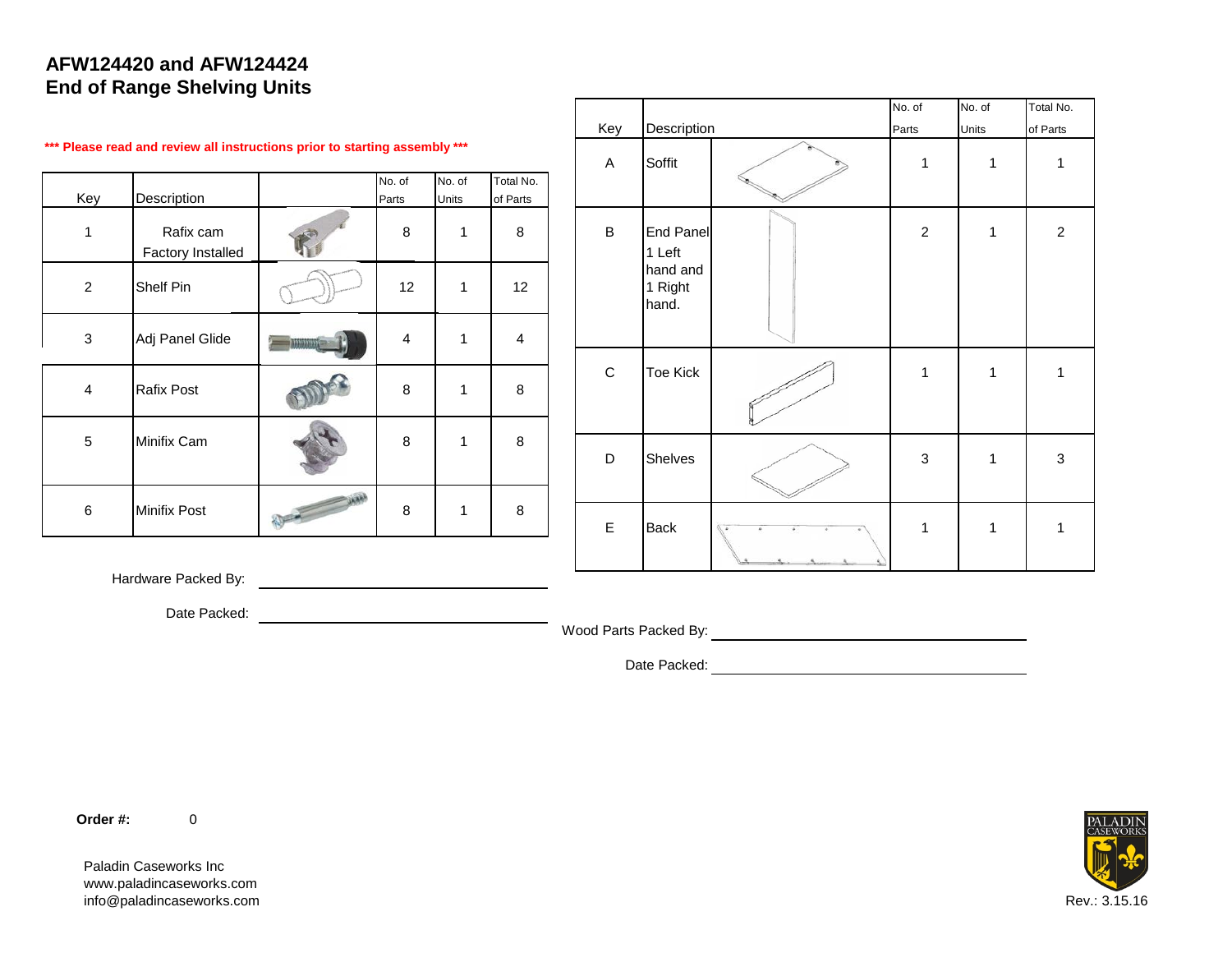## **AFW124420 and AFW124424 End of Range Shelving Units**

#### **\*\*\* Please read and review all instructions prior to starting assembly \*\*\***

**Step 1** Screw minifix posts (6) into each end panel (B).

| Step 2 | Screw rafix posts (4) at top and bottom of each end panel |  |  |
|--------|-----------------------------------------------------------|--|--|



**Step 3** Lay back panel (E) horizontally with holes facing up. Position the minifix cams (5) in holes along edge of back panel with arrow in cams facing outward.

**Step 4** Insert minifix posts in one side panel into holes in edge of back panel. Lock into place by turning minifix cam clockwise with phillips screwdriver

**Step 5** Repeat step 4 with remaining end panel

**Step 6** Position Soffit (A) over the rafix posts and lock into place by rotating the internal screw head in the rafix cam (1) clockwise.



- **Step 7** Position toe kick (C) over the rafix bolts and lock into place by rotating the internal screw head clockwise.
- **Step 8** Hammer the adjustable glides (3) into the holes in the bottoms of the side panels. Rotate to level assembled unit.
- **Step 9** Set shelf pins (2) and the fixed shelf (D) in the location to close off the base of the unit.Set shelf pins where needed or the adjustable shelves (D).



### **AFW124420 and AFW124424**

Paladin Caseworks Inc www.paladincaseworks.com info@paladincaseworks.com Rev.: 3.15.16